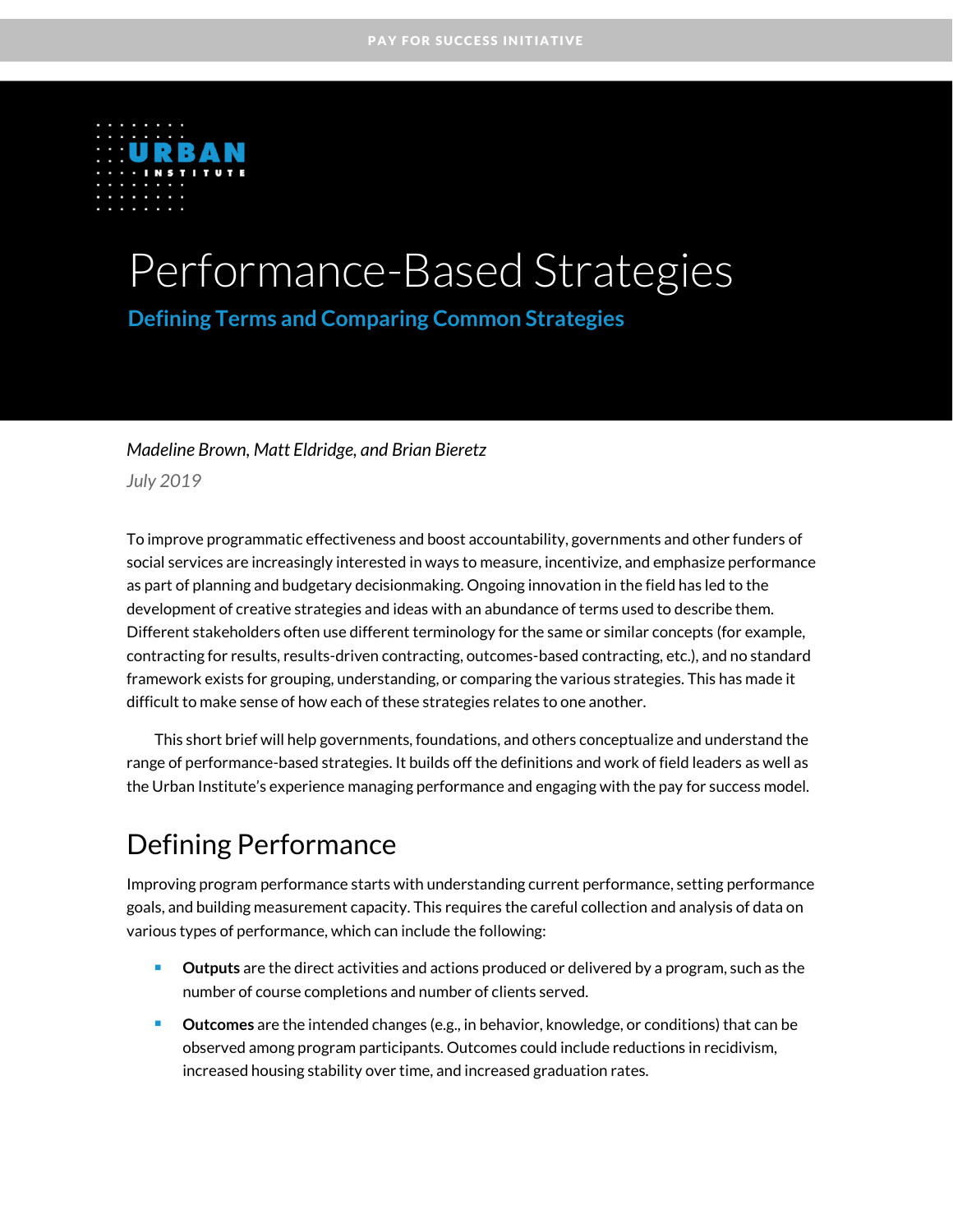- **Impact** measures the achievement of outcomes relative to a comparison, which helps estimate causality (whether a given program or policy caused the observed outcomes). Impact can only be determined with a proper evaluation methodology, such as a randomized controlled trial.
- **Efficiency**, often measured as the cost per unit of output or outcome achieved. This is meant to help decisionmaking on cost-effective solutions. Increasingly, the field is looking at deeper, more meaningful, and more informative measures of efficiency (for example, the cost per served client whose condition improved).
- **Quality** describes characteristics of a delivered good or service relating to timeliness, reliability, conformity, and other dimensions and is often used as a procurement performance measure. $1$

Many performance-based strategies will incorporate or track different types of performance. For example, the Denver Social Impact Bond, a pay for success project, places participants in housing and enrolls them in services (output) with the goal of improving housing stability and reducing recidivism (outcomes). $2A$  forthcoming impact study will determine the effect of the program on those outcomes (impact).

In some contexts, the term *results* is defined narrowly as synonymous with outcomes (Hatry 2014); in others, *results* is used as a broad term and encompasses outputs, outcomes, and impact.<sup>3</sup> Because this term is interpreted in so many different ways, we recommend actors in the field use more specific language to define the models, activities, and measures they are using.

# Measuring and Managing Performance

**Performance measurement** has been defined as "ongoing monitoring and reporting of program accomplishments, particularly progress toward pre-established goals," where a program is defined as "any activity, project, function, or policy that has an identifiable purpose or set of objectives" (GAO 2011, 2). For example, a service provider might be required to track the number of people who successfully complete a job skills training program and report this information to the grant administrator. Establishing strong performance measurement infrastructure and capacity is a critical first step to implementing strategies that seek to use data in ways that maximize performance and inform decisionmaking.

**Performance management** is the "use of performance information to affect programs, policies, or any other organization actions aimed at maximizing the benefits of public services" (Hatry 2002). The National Performance Management Advisory Commission (2010) sees performance management as the bridge between collecting data and seeing desired improvements: they posit that it involves the "[systematic use of] measurement and data analysis as well as other tools to facilitate learning and improvement and strengthen a focus on results."

Building off the principles and frameworks of performance measurement and management, some places have adopted strategies that link funding with measures of performance. Table 1 describes three of the main such strategies funders of social services employ.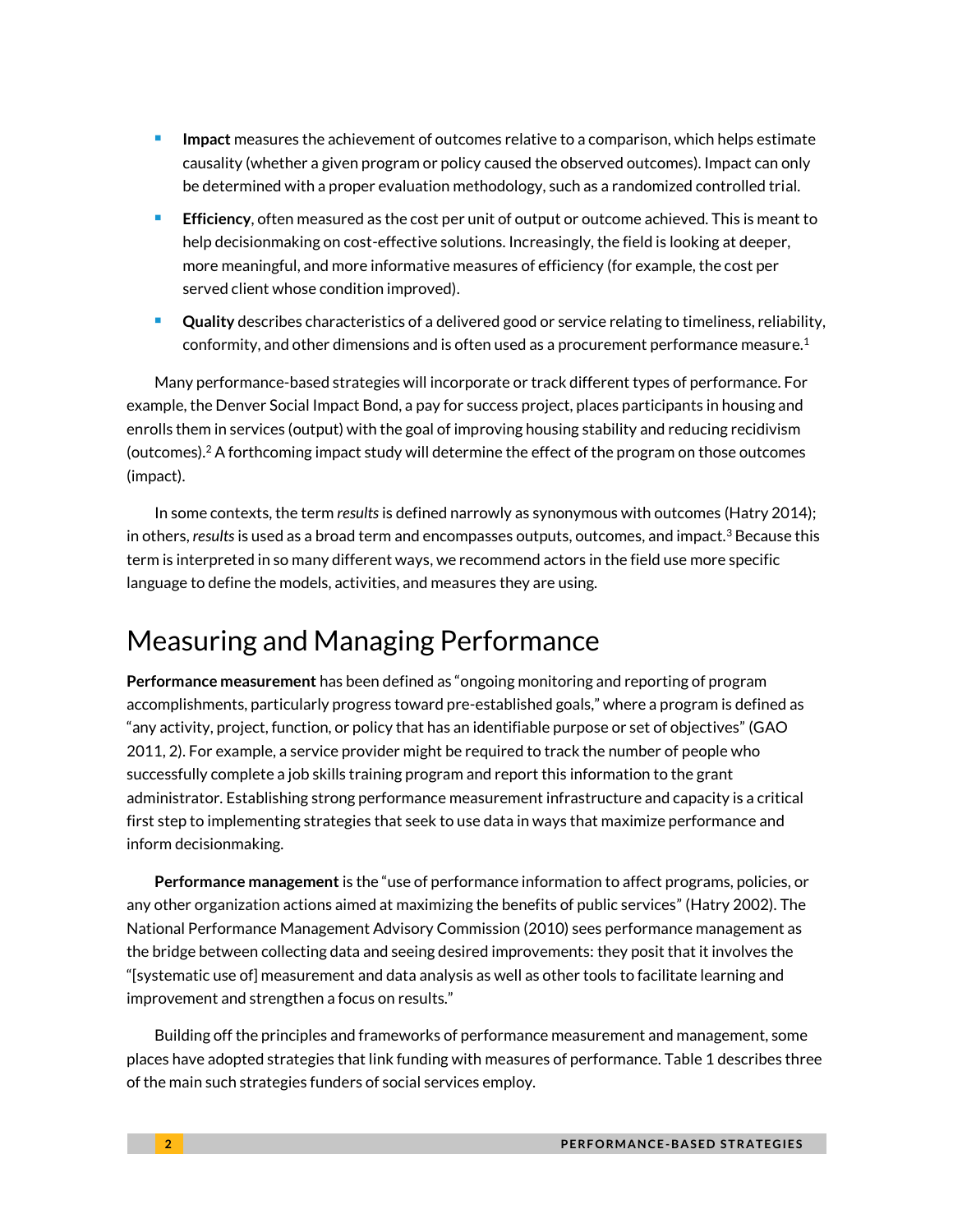#### TABLE 1

#### **Performance-Based Funding Strategies**

|                                      | Performance-based budgeting                                                                                                                                                                                                     | Performance-based contracting                                                                                                                                                                                                                                                                       | Pay for success                                                                                                                                                                                                                                                                                                                                             |
|--------------------------------------|---------------------------------------------------------------------------------------------------------------------------------------------------------------------------------------------------------------------------------|-----------------------------------------------------------------------------------------------------------------------------------------------------------------------------------------------------------------------------------------------------------------------------------------------------|-------------------------------------------------------------------------------------------------------------------------------------------------------------------------------------------------------------------------------------------------------------------------------------------------------------------------------------------------------------|
| Similar terms and<br>concepts        | Performance-informed budgeting                                                                                                                                                                                                  | Results-based contracting; results-driven<br>contracting; <sup>a</sup> outcomes-based contracting;<br>outcomes rate cards; and performance-<br>informed contracting                                                                                                                                 | Social or environmental impact bonds; social<br>impact partnerships <sup>b</sup>                                                                                                                                                                                                                                                                            |
| Definition                           | "Aims to improve the efficiency<br>and effectiveness of public<br>expenditure by linking the<br>funding of public sector<br>organizations to the results they<br>deliver, making systematic use of<br>performance information"c | "A results-oriented contracting method that<br>focuses on the outputs, quality, or outcomes<br>that may tie at least a portion of a<br>contractor's payment, contract extensions, or<br>contract renewals to the achievement of<br>specific, measurable performance standards<br>and requirements"d | A more complex form of performance-based<br>contracting, this model helps fund innovative<br>programs by securing up-front funding from<br>private or philanthropic investors. Includes an<br>evaluation that aims to attribute observed<br>outcomes to the program itself (impact).<br>Governments repay investors if outcomes or<br>impacts are achieved. |
| What results are<br>being measured?  | Outputs and outcomes                                                                                                                                                                                                            | Outputs and outcomes                                                                                                                                                                                                                                                                                | Outcomes and impact                                                                                                                                                                                                                                                                                                                                         |
| How are payments<br>tied to results? | Link between results and forward<br>budgeting                                                                                                                                                                                   | Payment to service providers directly tied to<br>results                                                                                                                                                                                                                                            | Payment to investors directly tied to verifiable<br>outcomes and impact                                                                                                                                                                                                                                                                                     |
| Who are the actors<br>involved?      | • Government<br>Service providers (potentially)                                                                                                                                                                                 | • Funder (government or foundation)<br>Service provider                                                                                                                                                                                                                                             | End payor (usually government, pays back<br>initial investment)<br>Investors<br>Service providers<br>Evaluators<br>Intermediaries                                                                                                                                                                                                                           |
| Are investors<br>involved?           | No                                                                                                                                                                                                                              | Sometimes                                                                                                                                                                                                                                                                                           | Always                                                                                                                                                                                                                                                                                                                                                      |
| Example?                             | Maryland's performance-<br>informed budgeting <sup>e</sup>                                                                                                                                                                      | ■ Seattle's results-driven contracting for<br>homeless services <sup>f</sup><br>Tennessee Department of Children and<br>Families <sup>g</sup>                                                                                                                                                       | South Carolina Nurse-Family Partnershiph<br>Denver Social Impact Bondi                                                                                                                                                                                                                                                                                      |

**Notes:**

a See "[Results-Driven Contracting](https://govlab.hks.harvard.edu/results-driven-contracting)," Harvard Kennedy School Government Performance Lab, accessed May 13, 2019.

<sup>b</sup> See "[Social Impact Partnerships to Pay for Results Act \(SIPPRA\)](https://pfs.urban.org/get-started/issue-areas/content/social-impact-partnerships-pay-results-act-sippra)," Urban Institute, accessed May 13, 2019.

<sup>c</sup> Marc Robinson and Duncan Last, *A Basic Model of Performance-Based Budgeting* (Washington, DC: International Monetary Fund, 2009).

<sup>d</sup> NIGP (The Institute for Public Procurement), "Public Procurement Practice: Performance Based Contracting" (Herndon, VA: NIGP, 2009).

e "[Managing for Results: Performance-Informed Budgeting in Maryland](https://dbm.maryland.gov/Pages/ManagingResultsMaryland.aspx)," State of Maryland Department of Budget and Management, accessed May 13, 2019.

f "[Seattle, WA Homeless Service Contracts](https://govlab.hks.harvard.edu/seattle-wa-homeless-service-contracts)," Harvard Kennedy School Government Performance Lab, accessed May 13, 2019.

g "[Performance-Based Contracting](https://www.tn.gov/dcs/for-providers/performance-based-contracting.html)," State of Tennessee Department of Children's Services*,* accessed May 13, 2019.

h "[South Carolina Nurse-Family Partnership Project](https://pfs.urban.org/pfs-project-fact-sheets/content/south-carolina-nurse-family-partnership-project)," Urban Institute, accessed May 13, 2019.

i "[Denver Social Impact Bond Program](https://pfs.urban.org/pfs-project-fact-sheets/content/denver-social-impact-bond-program)," Urban Institute, accessed May 13, 2019.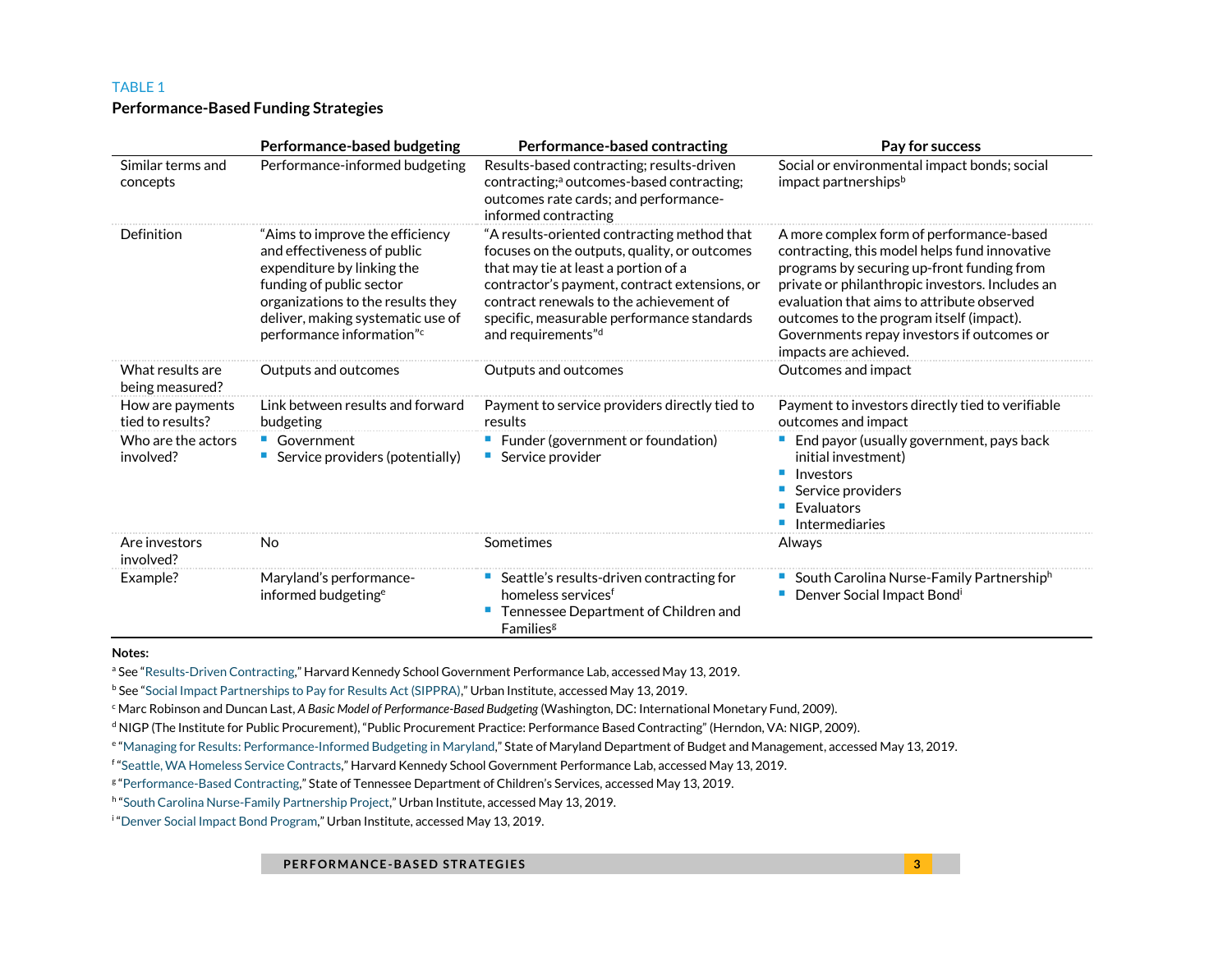## Notes

- $1$  See, for example, Baker (2000), Heinrich (2003), Lawrence (2005), and Wholey and Hatry (1992).
- $2$  For more information on the Denver project, see Cunningham et al. (2018).
- 3 "What are results?" Organisation for Economic Co-operation and Development, accessed May 10, 2019, [https://www.oecd.org/dac/results-development/what-are-results.htm.](https://www.oecd.org/dac/results-development/what-are-results.htm)

## References

- Baker, George. 2000. "The Use of Performance Measures in Incentive Contracting." *American Economic Review* 90 (2): 415–20.
- Cunningham, Mary, Ruth Gourevitch, Michael Pergamit, Sarah Gillespie, Devlin Hanson, Tracey O'Brien, Christine Velez, Daniel Brisson, Gary Sanford, and Abby Magnus. 2018. *From Homeless to Housed: Interim Lessons from the Denver Supportive Housing Social Impact Bond Initiative*. Washington, DC: Urban Institute.
- GAO (US Government Accountability Office). 2011. "Performance Measurement and Evaluation, Definitions and Relationships." GAO-11-646SP. Washington, DC: GAO.
- Hatry, Harry. 2002. "Performance Measurement: Fashions and Fallacies." *Public Performance & Management Review*  25 (4): 352–58.
- ———. 2014. *Transforming Performance Measurement for the 21st Century.* Washington, DC: Urban Institute.
- Heinrich, Carolyn J. 2003. "Outcomes-Based Performance Management in the Public Sector: Implications for Government Accountability and Effectiveness." *Public Administration Review* 62 (6): 712–35.
- Martin, Lawrence L. 2005. "Performance-Based Contracting for Human Services: Does it Work?" *Administration in Social Work* 29 (1): 63–77.
- National Performance Management Advisory Commission. 2010. "A Performance Management Framework for State and Local Government: From Measurement and Reporting to Management and Improving." Chicago: National Performance Management Advisory Commission.
- Wholey, Joseph S., and Harry P. Hatry. 1992. "The Case for Performance Monitoring." *Public Administration Review* 52 (6): 604–10.

## About the Authors

**Madeline Brown** is a policy assistant in the Research to Action Lab at the Urban Institute, where she works on a range of projects, including pay for success. Before joining Urban, she worked at FairVote, a nonprofit focused on US electoral reform, providing research and analytical support. Brown received her BA in political science and Spanish from Emory University, where she conducted her undergraduate honors research on voter suppression via registration barriers in Georgia, culminating in a senior thesis.

**Matt Eldridge** is a policy program manager in the Research to Action Lab at the Urban Institute and the research products manager of Urban's Pay for Success Initiative. His work focuses on pay for success and other forms of results-based financing and impact investing. He has a keen interest in the potential for innovative financing solutions and evidence-based policymaking to yield improved social and environmental outcomes domestically and internationally. Before joining Urban, Eldridge worked on aid effectiveness and portfolio management at the World Bank and on financial services regulatory issues